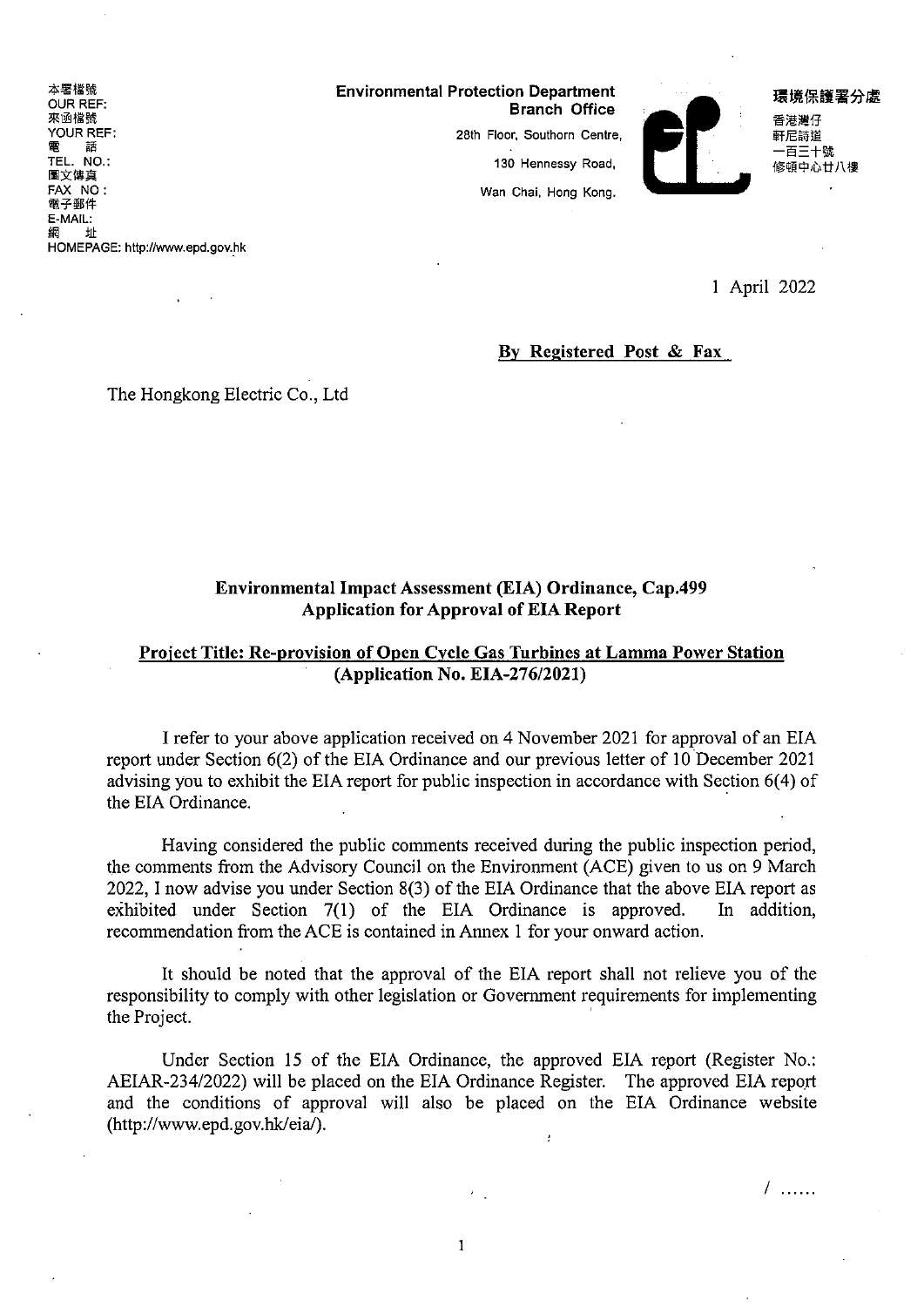Should you have any queries on the above application, please contact my colleague Mr. Simon HO at 2835 1153

Yours sincerely,

 $\sqrt{2}w^{\prime\prime}$ 

(Victor W.T. YEUNG) Principal Environmental Protection Officer for Director of Enviromnental Protection

Encl.

c.c. (w/o encl.) ACE EIA Subcommittee Secretariat (Attn.: Ms. Karen CHEK)